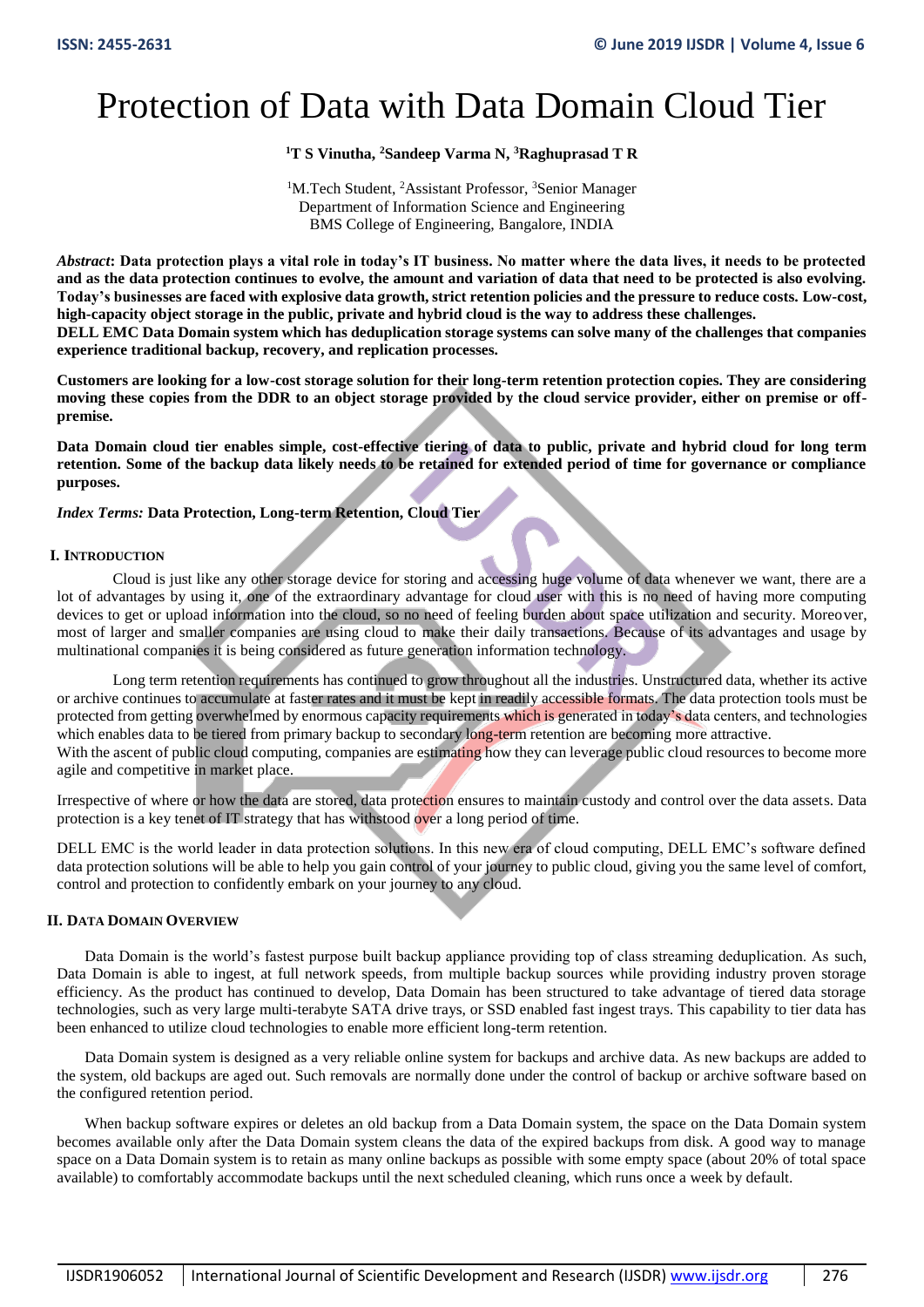All Data Domain systems (DDRs) have an active tier - this is the default storage/tier which exists when the file system is created. There are certain models/features that can support additional tiers, for example:

Extended Retention: Allows additional locally attached storage to be added as an 'archive tier' for long term retention of a subset of data

Long Term Retention/Cloud tier: Allows object storage from a supported cloud provider to be added for long term retention of a subset of data in the cloud.

#### **III. DATA DOMAIN CLOUD TIER**

DD Cloud Tier is a native feature of DD OS 6.0 (or higher) for moving data from the active tier to low-cost, high-capacity object storage in the public, private, or hybrid cloud for long-term retention. Only unique, deduplicated data is sent from the Data Domain system to the cloud or retrieved from the cloud. This ensures that the data being sent to the cloud occupies as little space as possible. DD Cloud Tier is best suited for long-term storage of infrequently accessed data that is being held for compliance, regulatory, and governance purposes.



**Figure1. Overview of Data Domain Cloud Tier**

Figure1. Represents the overview of the Data Domain Cloud Tier. DD Cloud Tier is managed using a single Data Domain namespace. There is no separate cloud gateway or virtual appliance required. Data movement is supported by the native Data Domain policy management framework. Conceptually, the cloud storage is treated as an additional storage tier (DD Cloud Tier) attached to the Data Domain system, and data is moved between tiers as needed. File system metadata associated with the data stored in the cloud is maintained in local storage, and it is also mirrored to the cloud. The metadata in the cloud tier shelf of the local storage facilitates operations such as deduplication, cleaning, Fast Copy and replication. This local storage is divided into cloud units for manageability.

The primary value of the Data Domain Cloud Tier is the ability to extend the usable life of the active tier of a Data Domain backup target by moving aged unique data segments on to a secure public, private and hybrid cloud tier. This provides a recoverable long term archival content store accessible by the Data Domain which enforces the retention policies of the business.

## **IV. LITERATURE SURVEY**

Magnetic tape was one of the earliest methods for storing data. Originally it was a great choice because other methods for longterm storage of data were not really viable<sup>[7]</sup>. Memory was extremely expensive and required constant power, disks were very large, had very low storage density (and were extremely expensive and not that reliable) and other methods including flexible disks and paper tape were too limiting. Backing up and archiving data to magnetic tape was the obvious choice.

In addition to many different proprietary tape solutions that were available, companies also began to adapt consumer tape technologies such as digital cassettes and helical scan technologies for backup and archive market $[8]$ .

Tape started feeling the pressure from competing technologies. For a brief time optical disc libraries looked like a good choice to replace tape, due to reasonable initial capacity points, automation with juke boxes, and the promise of long life<sup>[1]</sup>.

In parallel there were huge advances in hard disk technology. Form factors reduced quickly, density increased dramatically, reliability improved by orders of magnitude and \$/MB decreased to levels competitive with tape<sup>[3]</sup>.

Tape has been the core medium for storing the archival data. For years, tape was the only thing which was used for storage of data. Servers were expensive. The disks arrays required for suitable data protection were also too expensive for archive purposes<sup>[3]</sup>.

However, as the storage requirements continue to grow, industry revenue has not grown accordingly. Effectively the industry is challenged to "do more with less"<sup>[9]</sup>.

The cloud technology has changed everything. The economy of scale found in the public cloud has changed the economics of multipetabyte archives[8]. The shared cost of infrastructure, compute resources, power, cooling is generally much lower in the public cloud compared the operational costs of maintaining a tape based archive. The public cloud brings the promise of "limitless" scale with minimal engineering and technical support requirements.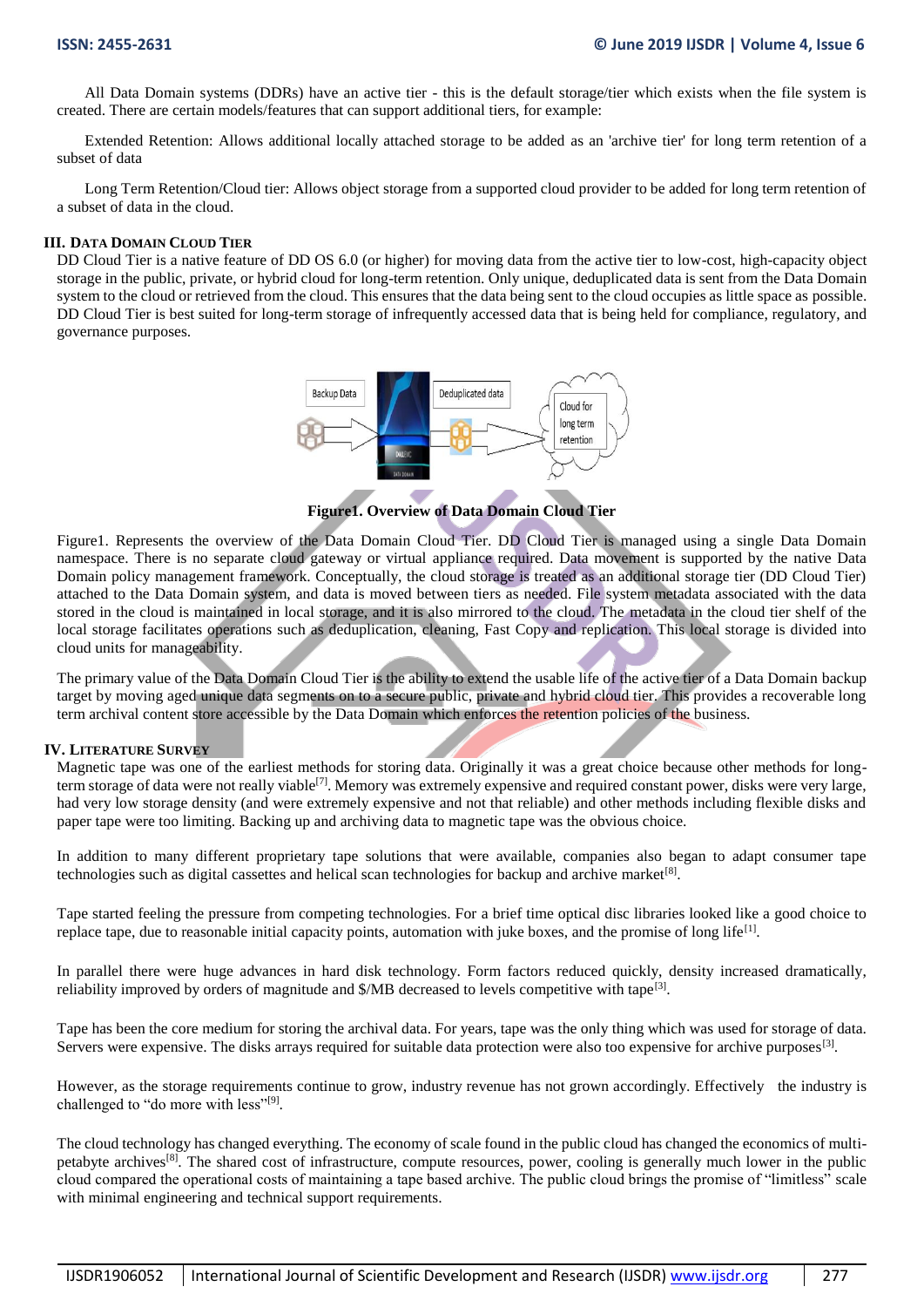The public cloud promises far more than lower storage costs. By moving data to the public cloud, collaboration between business units operating in different geographies of the world is simplified<sup>[9]</sup>.

DELL EMC's Elastic cloud storage (ECS) is a multi-purpose cloud storage platform with enterprise-grade capabilities that the public cloud does not provide. ECS is built from the ground up as a software-defined storage solution that can also be deployed on a turn-key commodity server infrastructure. Like the public cloud, ECS can span multiple geographic locations with a single storage infrastructure. ECS can distribute parity data across multiple locations in order to provide enhanced data availability and resiliency while reducing the WAN traffic between data center location<sup>[11]</sup>.

Cloud tiering can be used for long-term data retention in public, private (on-premises) or hybrid clouds such as Dell EMC Elastic Cloud Storage (ECS) and Virtustream Storage Cloud<sup>[8]</sup>.

## **V. DESIGN AND ANALYSIS**

While many customers are interested in transitioning their data and computation from on-premises to the cloud, this will be a long process as customers gain experience with cloud environments.

Data Domain Cloud Tier is managed by a single Data Domain namespace. There is no separate cloud gateway or virtual appliance required. Data movement is supported by the native Data Domain policy management framework. Figure 2. explains the detailed design of how the data protection is done using the Data Domain Cloud Tier.



**Figure 2. Protection with Data Domain Cloud Tier**

With DD OS 6.0, supported cloud storage includes Dell EMC Elastic Cloud Storage, Virtustream, Amazon Web Services, and Microsoft Azure. Additional storage for metadata is required to support the cloud tier. Metadata is used by deduplication, cleaning, and replication operations.

Data Domain Cloud Tier is supported for DDOS 6.0 release and above. Data Domain consists of two tier namely active tier and cloud tier in hardware.

In cloud tier we support two cloud units. cloud tier can have 2 times the maximum capacity of the active tier. For example, if active tier has 1 TIB capacity then cloud tier supports 2 TIB capacity. Each cloud unit can write to a separate supported cloud object store. Each cloud unit can support upto the max active tier usable capacity.

Data is moved to the cloud using the process known as data-movement. Data movement moves the data from active tier to the cloud tier based on data-movement policy.

Every file has a meta-data. Meta-data of the files which is getting moved is stored on active tier and data and metadata is moved into the cloud. There is no multiple data-movement policy set on single mtree. Data moved to particular cloud unit depends on datamovement policy. And only the unique data is sent to the cloud. This is done using the deduplication. Cloud tier has the ability to compress and encrypt data before sending to the cloud.

## **VI. ARCHITECTURE OF DATA DOMAIN CLOUD TIER**

A file in our active tier is represented by a Merkel tree(MTree) with user data as variable sized chunks. The SHA1 fingerprints of those chunks are grouped together to form the next higher level of the tree. SHA1 fingerprints of chunks are grouped together to form higher level chunks and this continues and represents the entire file. Figure 3. represents the architecture of the cloud tier.